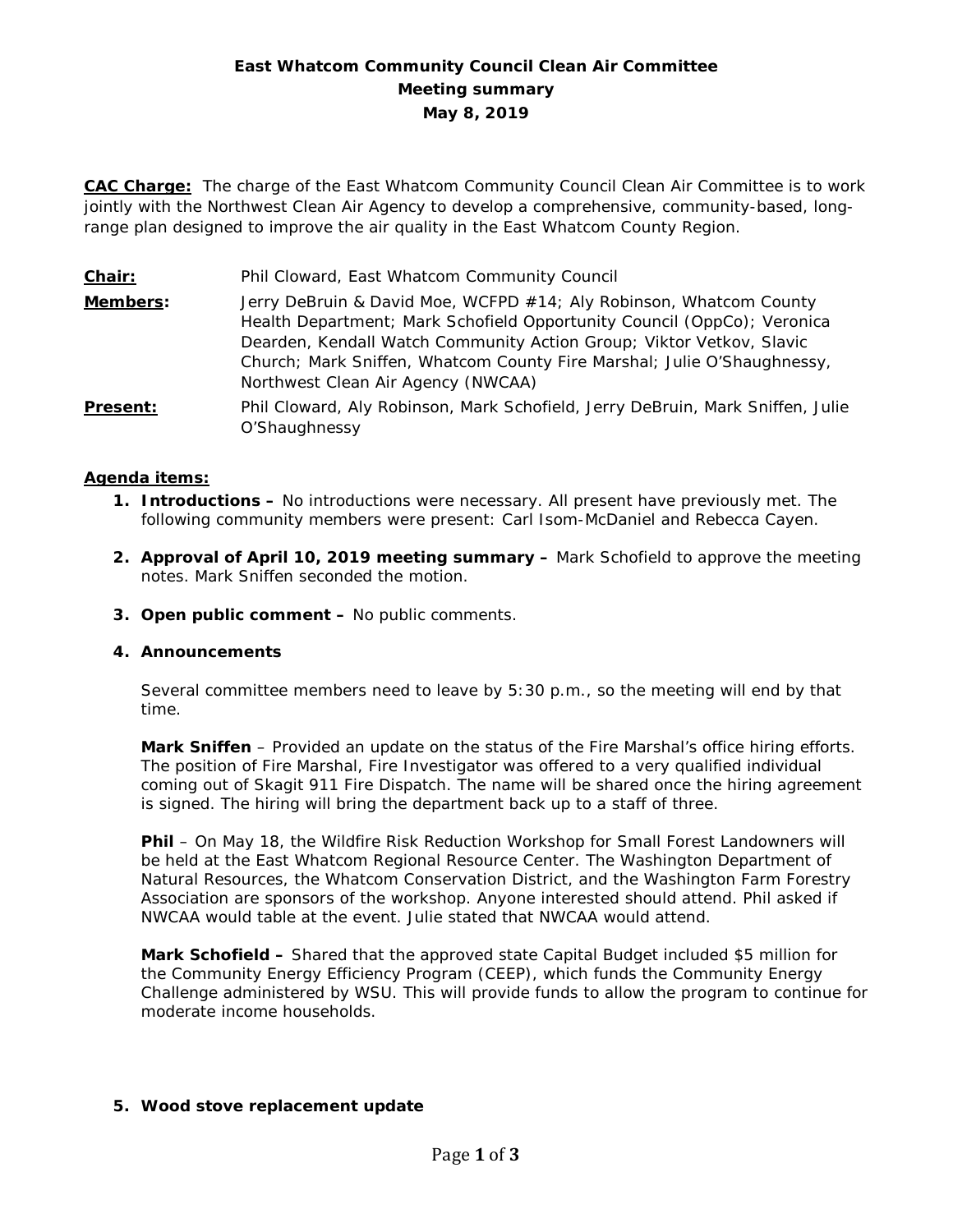**Mark Schofield –** The goal of the program is to change out 25 old qualifying wood stoves for a cleaner source of heat – a new wood/pellet stove and a ductless heat pump, potentially at no cost with no income qualification. The current grant cycle ends June 30 so identifying potential clients within the next few weeks is critical because there is still funding available.

To date, 13 change-out projects have been completed. Eight additional change-outs are in progress and two more that have assessments scheduled look to be qualified. That brings the total up to 23, but we are still looking for more so spread the word.

The mailing sent to all Columbia Valley residents prompted 15 calls to Eryn Spellman, inquiring about the program.

For residents who do not have an existing wood burning device and are not eligible for the woodstove change-out program, PSE recently announced great rebates specifically for mobile homes with electric resistant heat (e.g., baseboard, electric force-air furnace, cadet heaters). The rebate applies to a ductless heat pump in the amount of \$2,400 and if moderate income, the CEC can also offer a \$2,000 rebate.

### **6. Woodshed status update**

**Phil –** All woodsheds have been delivered. Thanks to all the volunteers who helped make that happen including the Men's Group, Carl Isom-McDaniel, Richard Whitson and Phil Cloward.

Phil suggested sending a letter of thanks to the Men's Group, which was instrumental in delivering the sheds.

**Julie –** A letter of thanks was sent a year or so ago, but another one will be happily sent.

### **7. Fire hazard reduction/chipping event**

**Rebecca –** The Whatcom County Conservation District promotional flyer is complete and posted in strategic locations including NextDoor. Mount Baker Community Coalition is also distributing flyers along with their newsletter.

Event volunteer responsibilities are being coordinated. Peaceful Valley youth will be precollecting material from residents who are elderly or disabled and cannot haul the material themselves. Traffic management is the primary safety concern.

Insurance for the event has been secured through the Whatcom County Conservation District.

Dumpsters to haul chips will not be necessary. Individual community members, a local church and Peaceful Valley have use for any chips.

**Carl –** Will collect and haul material from residents who need assistance.

**Julie –** Is still waiting for the signed waiver from Zender Tree Service. Will check on the status of the waiver with Gabe and update Rebecca Cayen on any communication.

**Mark Sniffen –** Mentioned the chipping event to his Director regarding potential funding. He said that the Executive's office would need to be contacted to determine if any funds are available. The chipping alternative could also reduce smoke and be an optimal way to utilize resources.